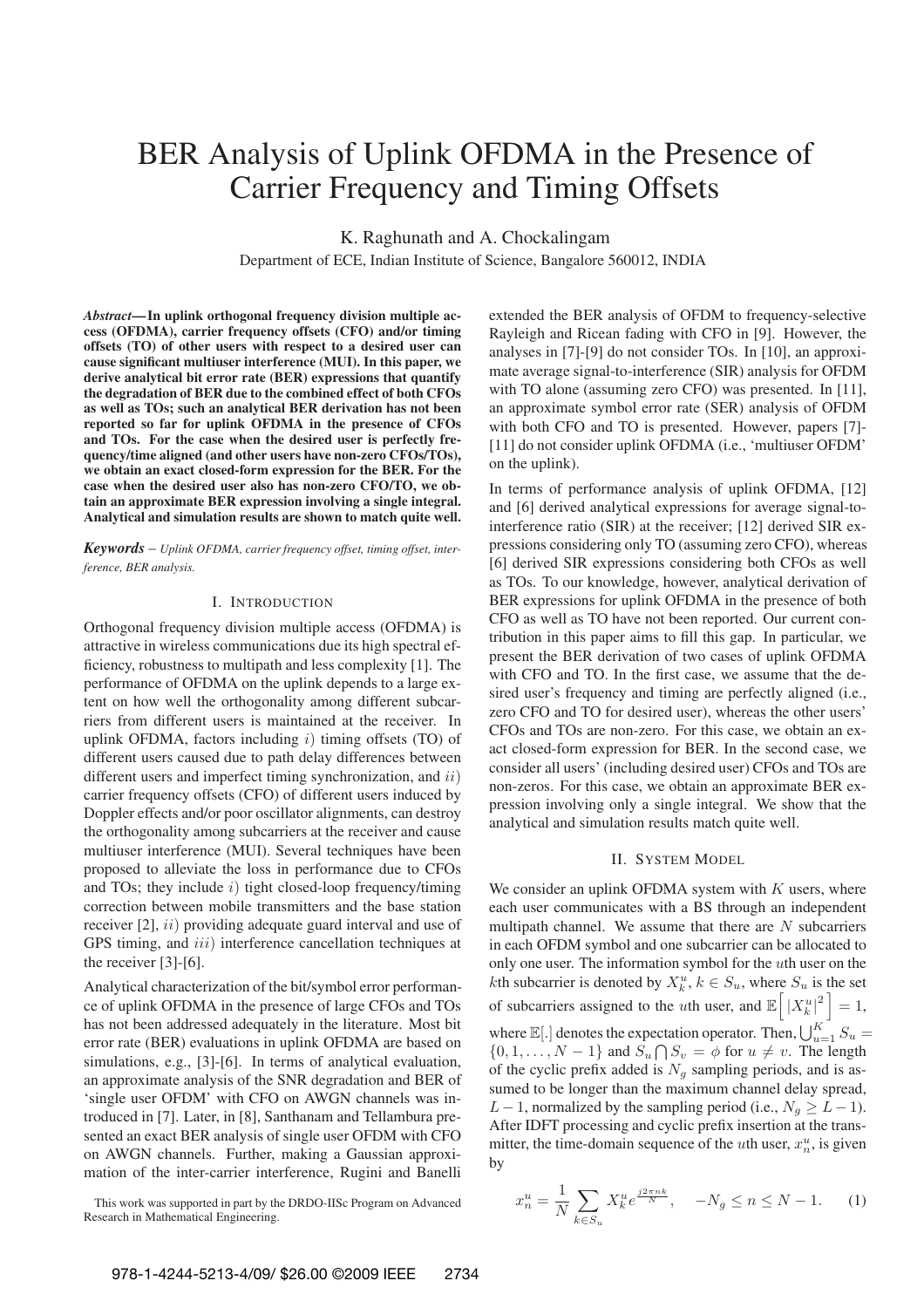The uth user's signal at the receiver input, after passing through the channel, in the case of perfect synchronization, is given by

$$
s_n^u = x_n^u \star h_n^u,\tag{2}
$$

where  $\star$  denotes linear convolution and  $h_n^u$  is the *uth* user's channel impulse response. It is assumed that  $h_n^u$  is non-zero only for  $n = 0, \ldots, L-1$ , and that all users' channels are statistically independent. We assume that  $h_n^u$ 's are i.i.d. complex Gaussian with zero mean and  $\mathbb{E} \left[ \left( h_{n,I}^u \right)^2 \right] = \mathbb{E} \left[ \left( h_{n,Q}^u \right)^2 \right] =$  $1/2L$ , where  $h_{n,I}^u$  and  $h_{n,Q}^u$  are the real and imaginary parts of  $h_n^u$ . The channel coefficient in frequency-domain,  $H_k^u$ , is given by

$$
H_k^u = \sum_{n=0}^{L-1} h_n^u e^{\frac{-j2\pi nk}{N}}, \text{ and } \mathbb{E}\Big[ |H_k^u|^2 \Big] = 1.
$$
 (3)

Let  $\epsilon_u$ ,  $u = 1, 2, \dots, K$  denote *uth* user's residual CFO normalized by the subcarrier spacing,  $|\epsilon_u| \leq 0.5, \forall u$ , and let  $\mu_u, u = 1, 2, \dots, K$  denote *uth* user's residual TO in number of sampling periods at the receiver. The DFT output on the kth carrier of the uth user at the receiver in the presence of CFOs and TOs can be written in the form

$$
Y_{k}^{u} = H_{k,k}^{u} X_{k}^{u} + \sum_{\substack{q \in S_{u} \\ q \neq k}} H_{k,q}^{u} X_{q}^{u} + \sum_{q \in S_{u}} H_{k,q}^{u} X_{q}^{u} X_{q}^{u}
$$
  
self interference (SI)  
+ 
$$
\sum_{\substack{v=1, \\ v \neq u}}^{K} \sum_{q \in S_{v}} H_{k,q}^{v} X_{q}^{v} + H_{k,q}^{v, I} X_{q}^{v, I} + Z_{k}^{u}, \qquad (4)
$$
  
MUI

where  $X_q^u$  and  $X_q^{u,I}$  are the symbols from the current and interfering frames, respectively, of *uth* user,  $Z_k^u$  is the output noise of variance  $\sigma_n^2$ , and  $H_{k,q}^u$  and  $H_{k,q}^{u,I}$  are defined in  $(6)$  and  $(11)/(12)$ , respectively. If the TO is negative, the interfering frame will be the the previous frame; if the TO is positive, interfering frame will be the next frame. The coefficients  $H_{k,q}^u$ 's depend on the CFO and TO values. To write the expressions for these coefficients for  $N_g = L - 1$ , we need to consider four different cases of TOs, referred to as *Cases* a) to d) of TOs [6], where  $0 < -\mu_u \leq N_g$  for *Case a*),  $-\mu_u > N_g$  for *Case b*),  $0 < \mu_u < L$  for *Case c*), and  $\mu_u \geq L$  for *Case d*). With l as the path index, defining

$$
\Gamma_{qk}^{u,l}(n_1, n_2) \triangleq \frac{1}{N} \sum_{n=n_1}^{n_2} e^{\frac{j2\pi n (q - k + \epsilon_u)}{N}}, \qquad (5)
$$

the expressions for  $H_{k,q}^u$  for different cases of TOs can be written as [6]

$$
H_{k,q}^u = e^{\frac{i2\pi\mu_u q}{N}} \sum_{l=0}^{L-1} h_l^u e^{\frac{-i2\pi l q}{N}} \Gamma_{qk}^{u,l}(n_{\alpha_1}, n_{\alpha_2}), \tag{6}
$$

where  $(n_{\alpha_1}, n_{\alpha_2})$  corresponding to different cases a) to d) are given by

$$
(n_{a_1}, n_{a_2}) = \begin{cases} (0, N-1), & \text{for } l \le N_g + \mu_u, \\ (l - \mu_u - N_g, N-1), & \text{for } l > N_g + \mu_u, \end{cases} (7)
$$

$$
(n_{b_1}, n_{b_2}) = (l - \mu_u - N_g, N - 1), \ \forall l,
$$
 (8)

$$
(n_{c_1}, n_{c_2}) = \begin{cases} (0, N - 1 - \mu_u + l), \text{for } 0 \le l \le \mu_u - 1, \\ (0, N - 1), \text{ for } l \ge \mu. \end{cases}
$$
  
and  

$$
(n_{d_1}, n_{d_2}) = (0, N - 1 + l - \mu_u), \forall l.
$$
 (10)

It is noted that in *Cases a)* and *b*), interference is only due to previous frame, and in *Cases c)* and *d*), interference is only due to next frame. Based on this observation, the expressions for  $H_{k,q}^{u,I}$ 's for *Cases a*) and *b*) can be written as

$$
H_{k,q}^{u,I} = e^{\frac{i2\pi(\mu_u + N_g)q}{N}} \sum_{l=N_g + \mu_u + 1}^{L-1} h_l^u e^{\frac{-i2\pi lq}{N}} \Gamma_{qk}^{u,l}(0, n_{\alpha_1} - 1), \qquad (11)
$$

where  $n_{\alpha_1}$  in (11) is  $n_{a_1}$  for *Case a)* and  $n_{b_1}$  for *Case b)*. Likewise, the expressions for  $H_{k,q}^{u,I}$ 's for *Cases c*) and *d*) can be written as

$$
H_{k,q}^{u,I} = e^{\frac{-i2\pi (N_g - \mu_u)q}{N}} \sum_{l=0}^{\mu_u - 1} h_l^u e^{\frac{-i2\pi lq}{N}} \Gamma_{qk}^{u,l} (n_{\alpha_2} + 1, N - 1), \quad (12)
$$

where  $n_{\alpha_2}$  in (12) is  $n_{c_2}$  for *Case c)* and  $n_{d_2}$  for *Case d)*. We note that the coefficients of any given user u, (i.e.,  $H_{kq}^u$ 's) are correlated, whereas the coefficients of any two different users (i.e.,  $H_{kq}^u$ 's and  $H_{kq}^v$ 's,  $u \neq v$ ) are uncorrelated. So, computation of the exact BER would involve  $M$ -fold integral in the case of the system with only CFOs and  $2M$ -fold integral for the system with both CFOs and TOs (where  $M$  is the number of subcarriers allotted to each user). To reduce this computational complexity, we adopt an approximate method to compute the BER (involving only a single integral), as outlined in the next section.

# III. BER ANALYSIS

We proceed to obtain an analytical expression for the BER using the following four steps: *i*) since  $H_{k,q}^u$ 's are correlated, we obtain an estimate of each  $H_{k,q}^u$  and  $H_{k,q}^{u,I}$ , in terms of  $H_{k,k}^{u}$ ,  $ii)$  obtain expressions for the variances of SI/MUI and the SINR, conditioned on  $|H_{k,k}^u|$ , iii) obtain expression for the BER, conditioned on  $|H_{k,k}^{u^{(k)}}|$ , by assuming the estimation errors in  $H_{k,q}^u$ 's and  $H_{k,q}^{u,I}$ 's to be Gaussian, and uncondition to obtain the unconditional BER.

*Step i)*: To obtain an estimate of  $H_{k,q}^u$  in terms of  $H_{k,k}^u$ , We use the fact that, if two zero mean complex Gaussian random variables  $X$  and  $Y$  are correlated, an estimate of one variable (say,  $Y$ ) can be obtained, in terms of the other variable, as  $\hat{Y} = \frac{C_{X,Y}}{\sigma_Y^2} X$ , with an estimation error,  $\mathcal{E}_Y = Y - \hat{Y}$ , of variance  $\sigma_Y^2 - \frac{C_{X,Y}^2}{\sigma_X^2}$ , where  $C_{X,Y}$  is the covariance of X and *Y*, and  $\sigma_Y^2$  and  $\sigma_Y^2$  are the variances of *X* and *Y*, respectively. Using this, we can write (4) as

$$
Y_{k}^{u} = H_{k,k}^{u} X_{k}^{u} + \sum_{\substack{q \in S_{u} \\ q \neq k}} \left( \frac{C_{k,q}^{u}}{(\sigma_{k}^{u})^{2}} H_{k,k}^{u} + \mathcal{E}_{q}^{u} \right) X_{q}^{u}
$$

$$
+ \sum_{q \in S_{u}} \left( \frac{C_{k,q}^{u,I}}{(\sigma_{k}^{u})^{2}} H_{k,k}^{u} + \mathcal{E}_{q}^{u,I} \right) X_{q}^{u,I}
$$

$$
+ \sum_{\substack{v=1, \\ v \neq u}}^{K} \sum_{q \in S_{v}} H_{k,q}^{v} X_{q}^{v} + H_{k,q}^{v,I} X_{q}^{v,I} + Z_{k}^{u}, \qquad (13)
$$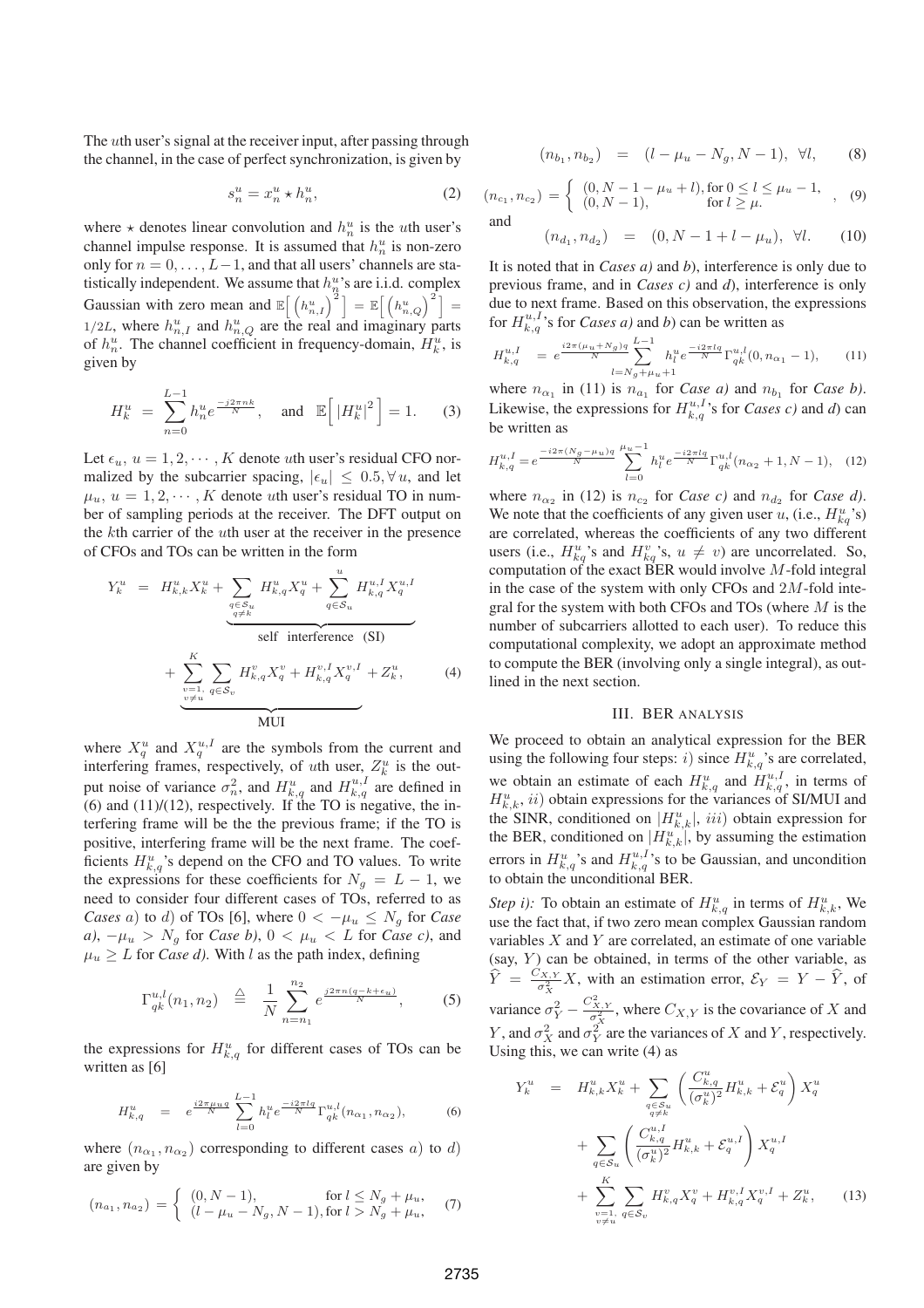$$
\begin{split} &\frac{\text{Case }\lambda}{\lambda=a,b}\quad\frac{\mathcal{A}}{\frac{1}{L^{2}(\sigma_{k}^{u})^{4}}\Big[\sum_{\substack{q\in S_{k} \\ q\neq k}}|\sum_{l=0}^{L-1}e^{\frac{i2\pi (k-q)(\mu_{u}-l)}{N}}\Gamma_{kk}^{u,l}(n_{\lambda_{1}},n_{\lambda_{2}})\Gamma_{qk}^{u,l*}(n_{\lambda_{1}},n_{\lambda_{2}})\big|^{2}} \\&+|e^{\frac{-i2\pi N_{g}q}{N}}\sum_{q\in S_{u}}\sum_{l=0}^{L-1}e^{\frac{i2\pi (k-q)(\mu_{u}-l)}{N}}\Gamma_{kk}^{u,l}(n_{\lambda_{1}},n_{\lambda_{2}})\Gamma_{qk}^{u,l*}(0,n_{\lambda_{1}}-1)\big|^{2}\Big]} \\&\lambda=c,d\quad\frac{1}{L^{2}(\sigma_{k}^{u})^{4}}\Big[\sum_{\substack{q\in S_{u} \\ q\neq k}}|\sum_{l=0}^{L-1}e^{\frac{i2\pi (k-q)(\mu_{u}-l)}{N}}\Gamma_{kk}^{u,l}(n_{\lambda_{1}},n_{\lambda_{2}})\Gamma_{qk}^{u,l*}(n_{\lambda_{1}},n_{\lambda_{2}})\big|^{2}} \\&+|e^{\frac{i2\pi N_{g}q}{N}}\sum_{q\in S_{u}}\sum_{l=0}^{L-1}e^{\frac{i2\pi (k-q)(\mu_{u}-l)}{N}}\Gamma_{kk}^{u,l}(n_{\lambda_{1}},n_{\lambda_{2}})\Gamma_{qk}^{u,l*}(n_{\lambda_{2}}+1,N-1)\big|^{2}\Big]\\&\text{Case }\lambda\\&\lambda=a,b\quad\quad\sum_{\substack{q\in S_{u} \\ q\neq k}}(\sigma_{q}^{u})^{2}-\frac{1}{(\sigma_{k}^{u})^{2}}|\sum_{l=0}^{L-1}e^{\frac{i2\pi (k-q)(\mu_{u}-l)}{N}}\Gamma_{kk}^{u,l}(n_{\lambda_{1}},n_{\lambda_{2}})\Gamma_{qk}^{u,l*}(n_{\lambda_{1}},n_{\lambda_{2}})\big|^{2}} \\&+\sum_{q\in S_{u}}(\sigma_{q,l}^{u})^{2}-\frac{1}{(\sigma_{k}^{u})^{2}}|e^{\frac{-i2\pi N_{g}q}{N}}\sum_{q\in S_{u}}\sum_{l=
$$

EXPRESSIONS FOR  $A$  AND  $B_1$  for different time offset cases *a*) to *d*).

where

$$
C_{k,q}^{u} = \mathbb{E}[H_{k,k}^{u}(H_{q,k}^{u})^{*}], \quad C_{k,q}^{u,I} = \mathbb{E}[H_{k,k}^{u}(H_{q,k}^{u,I})^{*}],
$$
  

$$
(\sigma_{k}^{u})^{2} = \mathbb{E}[H_{k,k}^{u}(H_{k,k}^{u})^{*}], \quad (14)
$$

where (.)<sup>∗</sup> denotes the complex conjugate operation.

*Step ii)*: Now, in (13), the total variance of all the terms which are interference to the uth user's symbol on kth subcarrier, conditioned on  $H_{k,k}^u$ , is obtained as

$$
\sigma_{I|H_{k,k}}^2 = |H_{k,k}^u|^2 \underbrace{\left(\sum_{q \in S_u} \frac{|C_{k,q}^u|^2}{(\sigma_k^u)^4} + \sum_{q \in S_u} \frac{|C_{k,q}^{u,I}|^2}{(\sigma_k^u)^4}\right)}_{\substack{q \neq k}} + \underbrace{\left(\sum_{q \in S_u} (\sigma_q^u)^2 - \frac{|C_{k,q}^u|^2}{(\sigma_k^u)^2} + \sum_{q \in S_u} (\sigma_q^{u,I})^2 - \frac{|C_{k,q}^{u,I}|^2}{(\sigma_k^u)^2}\right)}_{\equiv \mathcal{B}_1} + \underbrace{\sum_{\substack{v=1, \ q \in S_v}}^K \sum_{q \in S_v} |H_{k,q}^v|^2 + |H_{k,q}^{v,I}|^2}_{\equiv \mathcal{B}_2}.
$$
\n(15)

where

$$
(\sigma_q^u)^2 = \mathbb{E}[H_{k,q}^u (H_{k,q}^u)^*], \quad (\sigma_{\mathcal{E}_q^u})^2 = (\sigma_q^u)^2 - \frac{|C_{k,q}^u|^2}{(\sigma_k^u)^2},
$$
(16)

Assuming that among K users in the system,  $K_{\lambda}$  users belong to *Case*  $\lambda$ ,  $\lambda \in a, b, c, d$ , the expressions for the terms A and  $B_1$  in (15) for different TO cases are given in Table-I, where

$$
(\sigma_k^u)^2 = \frac{1}{L} \sum_{l=0}^L |\Gamma_{kk}^{u,l}(n_{\lambda_1}, n_{\lambda_2})|^2, \quad (17)
$$

| Case $\lambda$ | $\mathcal{B}_2$                                                                                                                                                                                                                                                                                                                                                                                                                                                                                                                                 |
|----------------|-------------------------------------------------------------------------------------------------------------------------------------------------------------------------------------------------------------------------------------------------------------------------------------------------------------------------------------------------------------------------------------------------------------------------------------------------------------------------------------------------------------------------------------------------|
| $\lambda = a$  | $\left  \sum_{v=1}^{K_a} \left  \sum_{q \in S_v} \sum_{l=0}^{L-1} \left  \Gamma_{qk}^{v,l}(n_{a_1}, n_{a_2}) \right ^2 \right  \right.$                                                                                                                                                                                                                                                                                                                                                                                                         |
|                | $+\sum_{\substack{q \in S_v \\ v \neq u}} \sum_{L=N_g+\mu_v+1}^{L-1} \left  \Gamma_{qk}^{v,l}(0, n_{a_1} - 1) \right ^2$                                                                                                                                                                                                                                                                                                                                                                                                                        |
| $\lambda = b$  | $\left  \sum_{v=1}^{K_b} \left  \sum_{q \in S_v \atop n \neq u} \sum_{l=0}^{L-1} \left  \Gamma_{qk}^{v,l}(n_{b_1},n_{b_2}) \right ^2 \right  \right.$                                                                                                                                                                                                                                                                                                                                                                                           |
|                | $+\sum_{q \in S_v \atop n \neq u} \sum_{l=0}^{L-1} \left  \Gamma_{qk}^{v,l}(0, n_{b_1} - 1) \right ^2$                                                                                                                                                                                                                                                                                                                                                                                                                                          |
|                | $\lambda = c \begin{array}{c} \begin{array}{c} \end{array} \begin{array}{c} \end{array} \begin{array}{c} \sum_{v=1}^{K_c} \end{array} \begin{array}{c} \begin{array}{c} \end{array} \begin{array}{c} \end{array} \begin{array}{c} \end{array} \begin{array}{c} \end{array} \begin{array}{c} \end{array} \begin{array}{c} \end{array} \begin{array}{c} \end{array} \begin{array}{c} \end{array} \begin{array}{c} \end{array} \begin{array}{c} \end{array} \begin{array}{c} \end{array} \begin{array}{c} \end{array} \begin{array}{c} \end{array$ |
|                | $+\sum_{v\neq u} \frac{q\in S_v}{v\neq u} \sum_{l=0}^{\mu_v-1} \left  \Gamma_{qk}^{v,l}(n_{c_2}+1,N-1) \right ^2$                                                                                                                                                                                                                                                                                                                                                                                                                               |
|                | $\lambda = d \left[ \sum_{v=1}^{K_d} \left  \sum_{q \in S_v} \sum_{l=0}^{L-1} \left  \Gamma_{qk}^{v,l}(n_{d_1}, n_{d_2}) \right ^2 \right. \right]$                                                                                                                                                                                                                                                                                                                                                                                             |
|                | $+\sum_{q\in S_v}\sum_{l=0}^{L-1}\left \Gamma_{qk}^{v,l}(n_{d_2}+1,N-1)\right ^2$                                                                                                                                                                                                                                                                                                                                                                                                                                                               |
| TABLE II       |                                                                                                                                                                                                                                                                                                                                                                                                                                                                                                                                                 |

EXPRESSIONS FOR *B*<sup>2</sup> FOR DIFFERENT TIME OFFSET CASES *a*) TO *d*).

$$
\sigma_q^u)^2 = \frac{1}{L} \sum_{l=0}^L |\Gamma_{qk}^{u,l}(n_{\lambda_1}, n_{\lambda_2})|^2, \quad (18)
$$

$$
(\sigma_{q,I}^u)^2 = \begin{cases} \frac{1}{L} \sum_{l=0}^{L} |\Gamma_{qk}^{u,l}(0, n_{\lambda_1} - 1)|^2, & \text{for } \lambda = a, b\\ \frac{1}{L} \sum_{l=0}^{L} |\Gamma_{qk}^{u,l}(n_{\lambda_2} + 1, N - 1)|^2, & \text{for } \lambda = c, d. \end{cases}
$$
(19)

 $\overline{(}$ 

Similarly, the expressions for the term  $B_2$  in (15) for the different TO cases are given in Table-II.

Now, defining  $B = B_1 + B_2 + \sigma_n^2$ , the SINR at the *k*th subcarrier of the *u*th user, conditioned on  $H_{k,k}^u$ , denoted by  $\gamma_{H_{k,k}^u}$ ,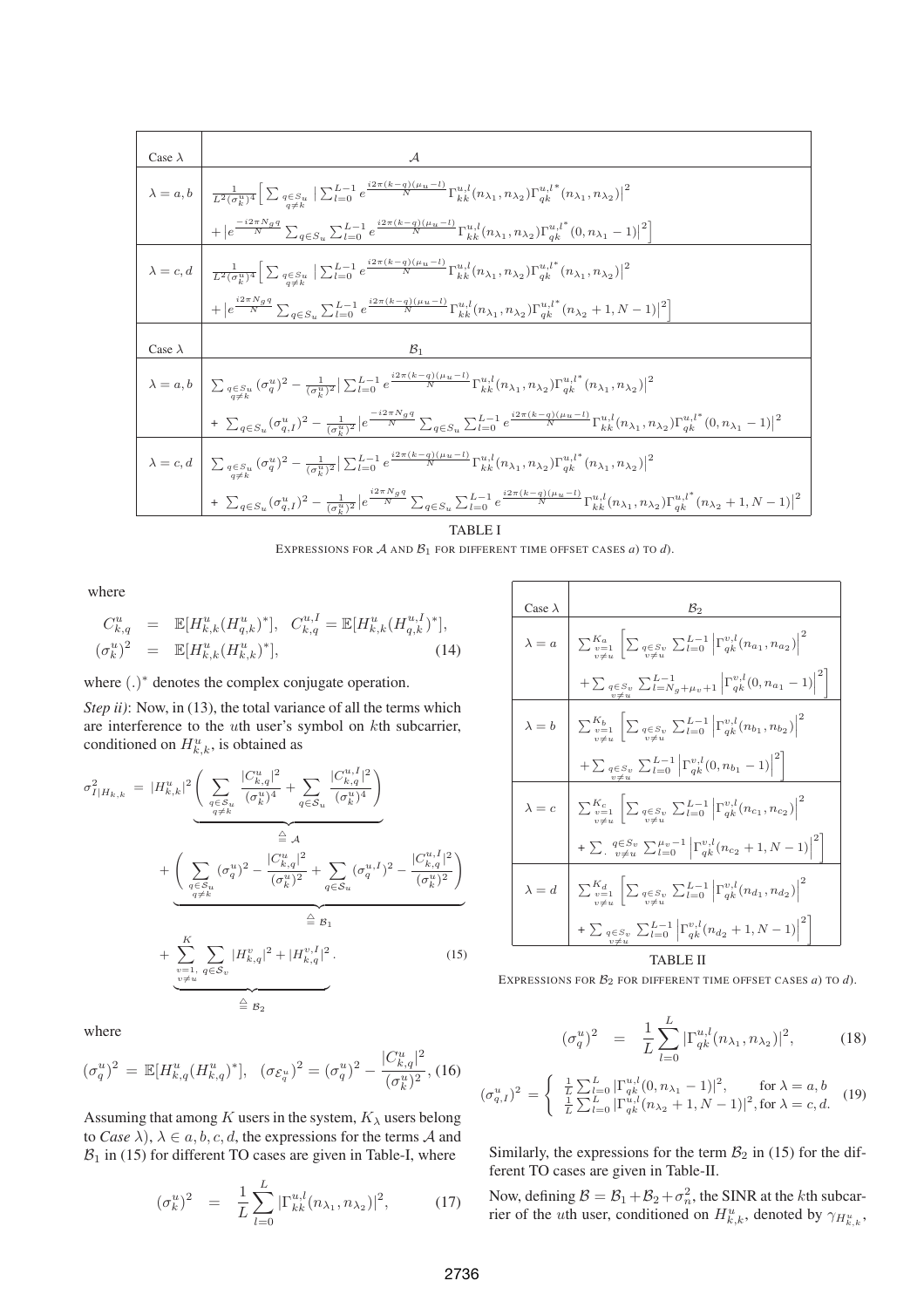is given by

$$
\gamma_{H_{k,k}^u} = \frac{|H_{k,k}^u|^2}{\mathcal{A}|H_{k,k}^u|^2 + \mathcal{B}}.
$$
\n(20)

*Step iii)*: Now, assuming that the estimation errors  $\mathcal{E}_q^u$  and  $\mathcal{E}_q^{u,I}$  to be Gaussian, the conditional BER, denoted by  $\mathcal{P}_e(\gamma_{H_{k,k}^u}),$ is obtained as

$$
P_e(\gamma_{H_{k,k}^u}) = \frac{1}{\sqrt{2\pi}} \int_{\sqrt{p\gamma_{H_{k,k}^u}}}^{\infty} e^{\frac{-y^2}{2}} dy, \qquad (21)
$$

where  $p = 1$  for QPSK and  $p = 2$  for BPSK. Unconditioning over the Rayleigh pdf of  $|H_{k,k}^u|$ , we get the unconditional BER expression as

$$
P_e = \frac{1}{\sqrt{2\pi}} \int_0^\infty \int_{\sqrt{p\gamma_H^n_{k,k}}}^\infty e^{\frac{-y^2}{2}} dy f_R(r) dr. \tag{22}
$$

where

$$
f_R(r) = \frac{2r}{(\sigma_k^u)^2} e^{\frac{-r^2}{(\sigma_k^u)^2}} \text{ for } r \ge 0,
$$
 (23)

This integral in (22) can be evaluated by using the series expansion method in [9], or by using the numerical techniques. Changing the order of integration, we convert (22) into a single integral, and then use Simpson's method to evaluate it. The final single integral is of the form

$$
P_e = \frac{1}{2} - \frac{1}{\sqrt{2\pi}} \int_0^\infty e^{-y^2 \left(\frac{1}{2} + \frac{B}{(\sigma_k^u)^2 (p - Ay^2)}\right)} dy. (24)
$$

From the above general BER expression for uplink OFDMA with CFO and TO, consider the following two special cases.

*1) Zero CFO and TO for Desired User Alone:* If the desired user CFO and TO are zero, and the other users' CFO and TOs are non-zero, then there won't be any SI (so, no Gaussian approximation is needed) and only MUI occurs. For this case,  $\mathcal{A} = 0$ ,  $\mathcal{B} = \mathcal{B}_2 + \sigma_n^2$ , and  $(\sigma_k^u)^2 = 1$ , leading to the simplification of (24) as

$$
P_e = \frac{1}{2} - \frac{1}{\sqrt{2\pi}} \int_0^\infty e^{-y^2 \left(\frac{1}{2} + \frac{B}{p}\right)} dy, \qquad (25)
$$

which, by defining  $SNR = \frac{1}{\sigma_n^2}$ , evaluates to

$$
P_e = \frac{1}{2} \left( 1 - \sqrt{\frac{p \times SNR}{2 + (2\mathcal{B}_2 + p)SNR}} \right), \tag{26}
$$

which is an exact closed-form BER expression.

# *2) Zero CFOs and TOs for all users:*

If all the users are perfectly synchronized (i.e., zero CFOs and TOs for all users,  $\mathcal{A} = 0$ ,  $\mathcal{B} = \frac{1}{SNR}$  and  $\sigma_k^2 = 1$ . In this case (24) becomes

$$
P_e = \frac{1}{2} - \frac{1}{\sqrt{2\pi}} \int_0^\infty e^{-y^2 \left(\frac{1}{2} + \frac{1}{p \times SNR}\right)} dy, \quad (27)
$$

which evaluates to

$$
P_e = \frac{1}{2} \left( 1 - \sqrt{\frac{p \times SNR}{2 + p \times SNR}} \right), \tag{28}
$$

which is the standard BER expression for the ideal case of zero CFOs and TOs [13].

# IV. NUMERICAL RESULTS

In this section, we present the numerical results on the BER performance of uplink OFDMA in the presence of CFOs and TOs. We consider a system with  $N = 64$ ,  $K = 4$ ,  $M = 16$ ,  $L = 2$ ,  $N_g = 1$ , and interleaved allocation of subcarriers. BPSK and QPSK modulations are considered. We take the first user as the desired user and plot its BER performance obtained by both analysis as well as simulations,

Figure 1 shows the BER performance of uplink OFDMA obtained using both analysis and simulation, as a function of SNR with  $\mu = [0, -5, 1, 5]$  and  $\epsilon = [0, 0.1, -0.25, -0.4]$ . For this parameter setting, where  $\epsilon_1 = \mu_1 = 0$ , the system is affected by only MUI and not by SI, and so the Gaussian approximation in the analysis is not needed. That is, the analysis becomes exact with (26) giving the exact BER. This can be verified by the very close match between the analysis and simulation plots of the BER in Fig. 1.

Figure 2 shows the BER performance of uplink OFDMA, obtained using both analysis and simulation, as a function of SNR with  $\mu = [-1, -5, 1, 5]$  and  $\epsilon = [0.1, 0.2, -0.15, -0.3]$ , where all users (including the desired user) have non-zero CFOs and TOs. In this case, both SI as well as MUI will occur, and the Gaussian approximation of the SI terms makes the BER expression in (24) to be approximate. This can be seen by the slight mismatch between the analytical and simulated BER plots. In fact, the match between analysis and simulation is quite good.

In Fig. 3 we plot the BER performance of uplink OFDMA, obtained through analysis, as a function of SNR with  $\mu =$ [0, -5, 1, 5],  $\epsilon_1 = 0$  for various values of  $\epsilon = \epsilon_2 = \epsilon_3$  =  $\epsilon_4$ . The figure shows that the BER degrades with increase in the CFOs of other users, as expected. Similarly, Fig. 4 shows the BER performance of uplink OFDMA, obtained using analysis, as a function of SNR with  $\mu_1 = 0$ ,  $\epsilon =$  $[0, 0.1, -0.25, -0.4]$ , for various values of  $\mu = \mu_2 = \mu_3 =$  $\mu_4$ . The figure shows that the BER degrades with increase in the TOs of other users, which is also expected. The analysis presented in this paper enables such analytical quantification of the BER performance of uplink OFDMA in the presence of both CFOs as well as TOs.

# V. CONCLUSIONS

We presented a BER analysis of uplink OFDMA in the presence of CFOs and TOs. For the case when the desired user is perfectly aligned in frequency/time (i.e., zero CFO/TO for the desired user) while the other users have non-zero CFOs and TOs, we obtained an exact closed-form expression for the BER. For the case when all the users (including the desired user) have non-zero CFOs and TOs, we obtained an approximate expression for the BER which involved the computation of a single integral. Analytical and simulated BER results matched well. A similar analysis can be carried out for Ricean fading as well.